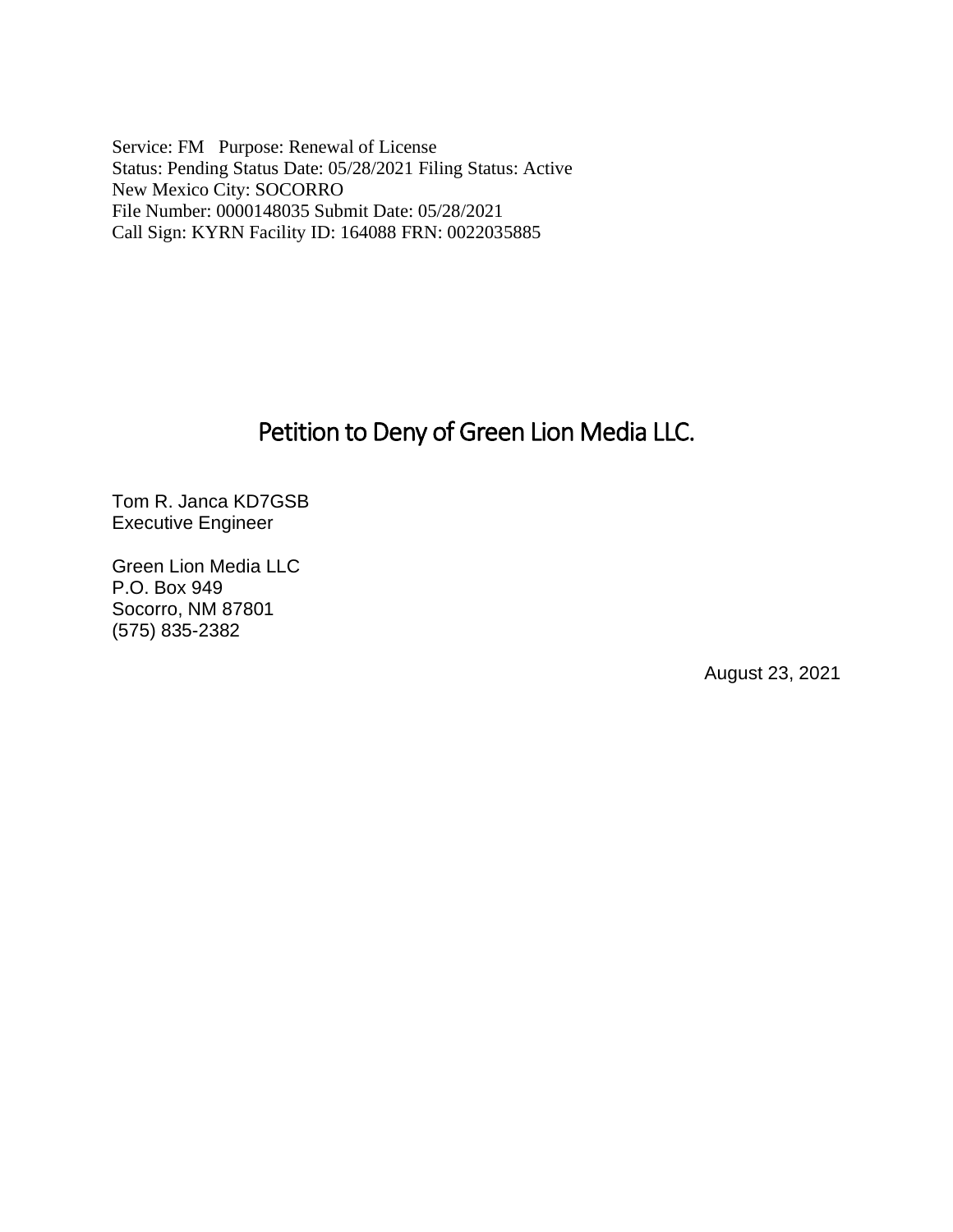| Argument the initial 2014 consummated license transfer of the KYRN was indirect<br>unlawful transfer through dubious means which should not be renewed                 |  |
|------------------------------------------------------------------------------------------------------------------------------------------------------------------------|--|
| Argument in 2017 Edmondson committed an unauthorized transfer of control when<br>placing the KYRN station for sale, closing the local studio and leaving the community |  |
| Argument Edmonson's character issues and falsified communications with the                                                                                             |  |
|                                                                                                                                                                        |  |
|                                                                                                                                                                        |  |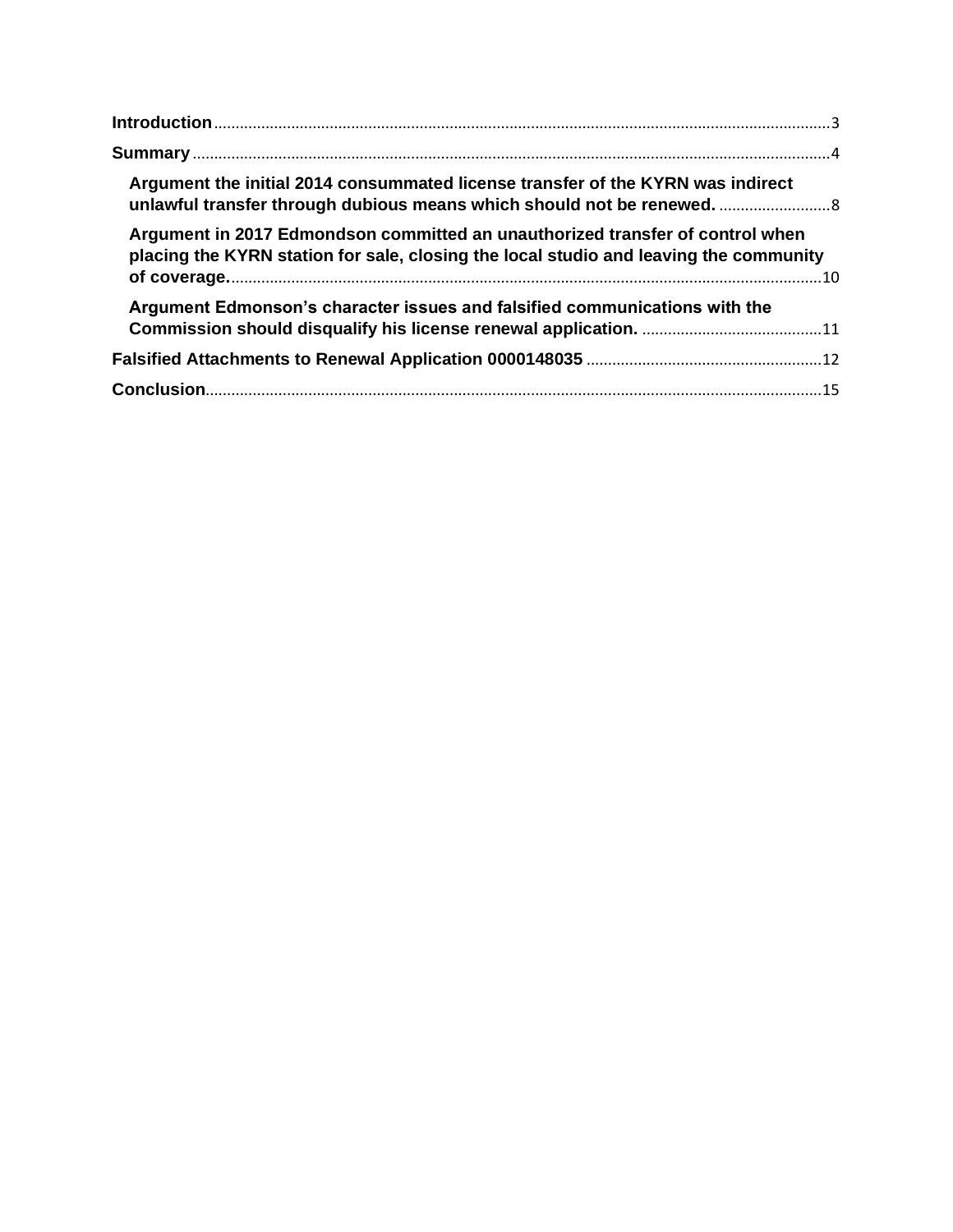## **Introduction**

<span id="page-2-0"></span>Green Lion Media LLC. (GLM) petitions the Commission to deny application for renewal of Steve Edmondson File Number: 0000148035 having been the recipient of an unauthorized transfer in violation 47 U.S.C. § 310(d). in 2014 and committing an unauthorized transfer in 2017 in the sale and transfer to Green Lion Media LLC., harming petitioner through intentionally not filing the transfer of control as requested by the buyer prior to the 45-day expiration and following receipt of the full agreed purchase price in court escrow and refusing the  $8<sup>th</sup>$  formal attempt to request transfer of the license on March 6th, 2018, as contracted to perform upon transferring the station control in June 2017. The renewal of the license would allow an individual with character issues who falsified multiple communications with the Commission to continue to act with impunity, disrespect for the Communications Act, and set a precedent of enforcement neglect where private and public harm has been intentionally done by Steve Edmondson. GLM, has not be compensated for 10 months of local station studio operation in the community of coverage while Edmondson was in full-time employment in Dubuque, Iowa beginning July 10 2017, nor has the \$18,600 in purchase funds for the purchase of KYRN in June 2017 been refunded. Petitioner remains a party of interest in civil litigation against Edmondson in New Mexico's  $7<sup>th</sup>$  Judicial District Court for breach of contract failing to follow FCC regulations and file the transfer application.

If after giving the applicant every possible doubt, the full-time employment in Dubuque Iowa beginning on July 10, 2017 with Emmaus Bible College, and no W-2 or 1099 for 2017 or 2018 for Socorro Community Radio would indicate that Edmondson had not hired a Station Manager but had transferred the station through a sale agreement and had left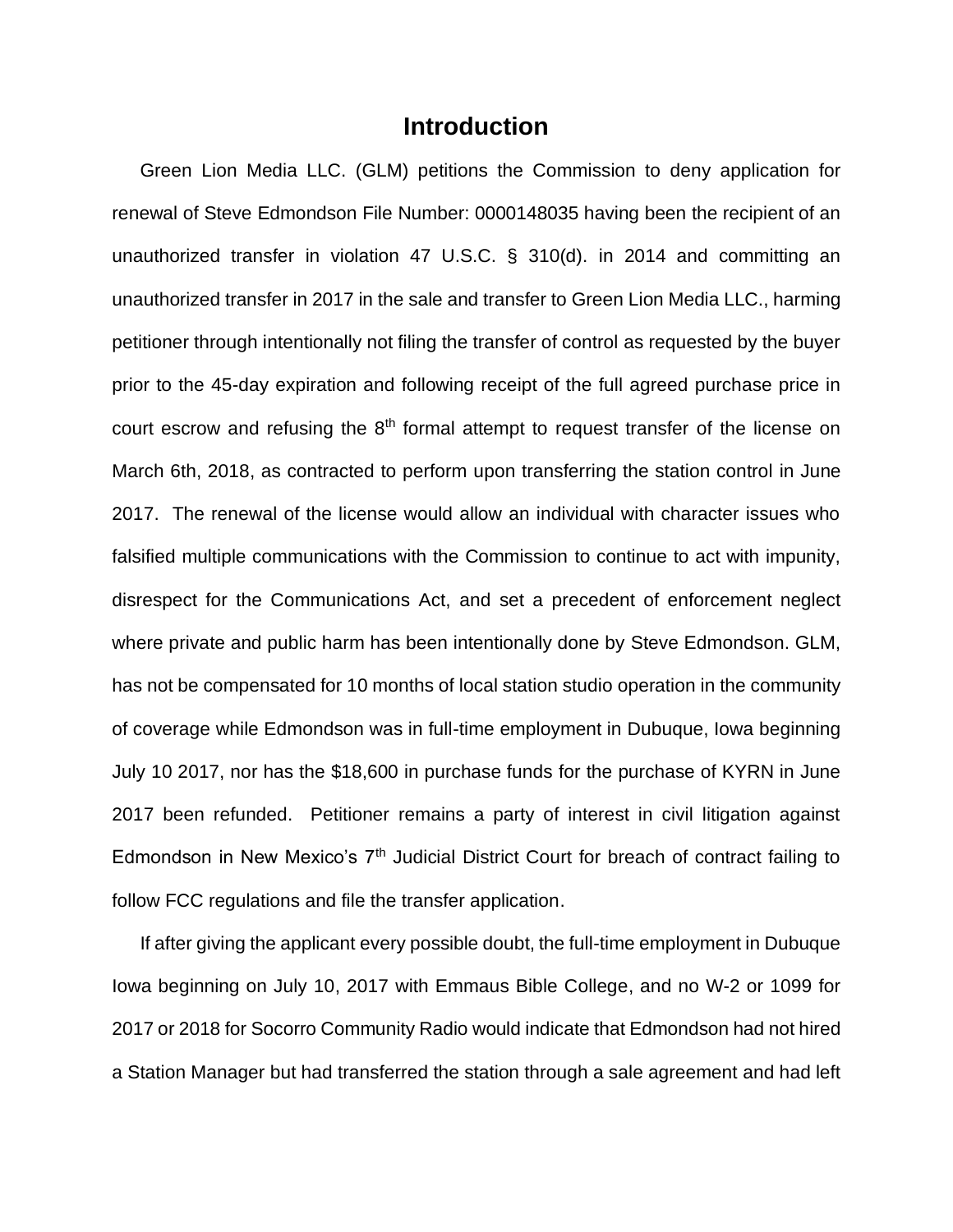the community of coverage without complying with the 'Home Studio' rule before it changed in October 2017 giving the licensee the 'changing circumstances the licensee was able to resume operations on March 1, 2019'<sup>1</sup>. No change in licensee behavior may be expected to address the civil concerns of licensee character and the blatant disregard for truthful communications with the Commission which have not been forthcoming since Steve Edmondson assumed the licensed in 2014 without lawful transfer, the commission must deny the renewal application and petitioner as a party of interest pleas for the involuntary transfer to Green Lion Media LLC..

### **Summary**

<span id="page-3-0"></span>**Socorro Community Radio LLC** (SCR) dba Mine Country 102.1FM KYRN was publicly listed for sale in El Defensor Chieftain on April 27, 2017, after Steve Edmondson accepted a full-time position with Emmaus Bible College beginning on July 10<sup>th</sup>, 2017. Green Lion Media LLC. (GLM) responded to the sales notice and given an asking price within budget agreed to purchase the station and began live on-air broadcast with Steve Edmondson announcing the upcoming sale and transfer of the station. Edmondson presented 2014-2016 years of 1040 Schedule C tax records for the station and an FCC record search indicated he was 100% owner of the KYRN license. GLM the petitioner entered a contract with Steve Edmondson dba Socorro Community Radio LLC. For purchase of the 'Mine Country 102.1FM' radio station contingent upon acceptance of equipment, favorable financing and FCC approval of the license transfer on May 8<sup>th</sup>, 2017. On June 16<sup>th</sup>, 2017, Edmondson agreed to finance the sale of the station for a two-year

<sup>1</sup> Renewal File Number 0000148035-Dates and Explanation of Suspension of Operations for KYRN 102.1 under STA.docx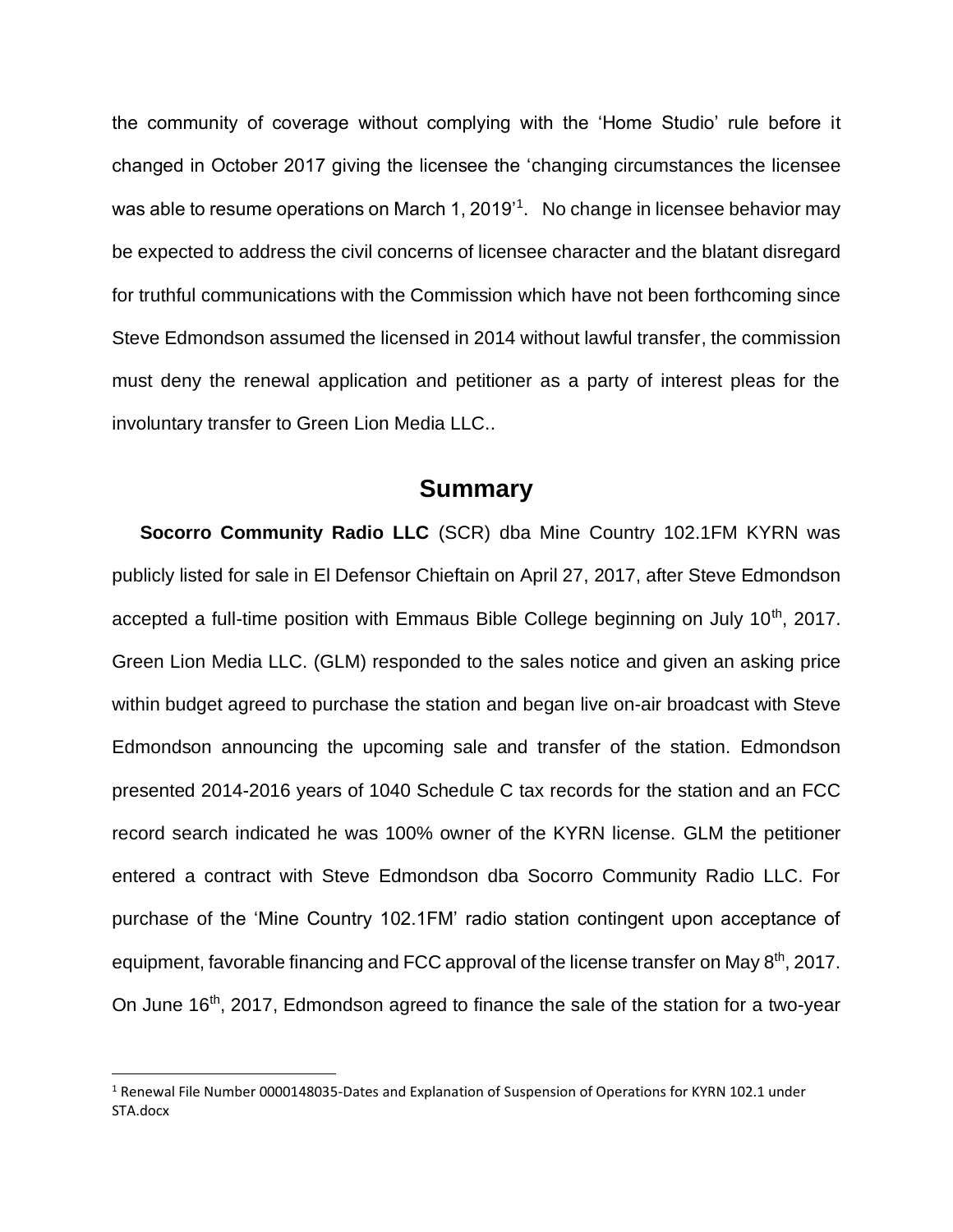term with (GLM) and cooperated with T. Reese Janca KD7GSB GLM managing engineer in moving all studio equipment to the GLM's studio in the community of coverage before leaving the state for work in Iowa June 23<sup>rd</sup> 2017. All station account assets and liabilities began transfer to GLM in July 2017 including website domain, transmitter tower lease, station phone numbers and payroll. GLM's assumption was once the licensee was settled in Iowa from the move that Edmondson would file the license transfer application no later than August within 45 days required. When GLM requested Edmondson file the application for transfer with Commission in August for GLM to assume music license liabilities, Edmondson refused. The refusal to file the transfer application led to mediation in September and perpetual escalation of financial demands above agreements and using sale proceeds by Edmondson for music license fees in October. In October 2017 the FCC changed the home studio rule and Edmondson could operate remotely from Iowa, all GLM payments were current when Edmondson filed a complaint December 22, 2017. Licensee Steve Edmondson refused FCC Media Bureau Michael Wagner's advice to 'file a plain as vanilla' transfer application and with the full agreed upon sale price in Court escrow refused to comply with filing application on March  $6<sup>th</sup>$ , 2018 and returning all sale proceeds until the application had been approved. Subsequently, Steve Edmondson falsified STA filings claiming the station stop broadcasting on March 2, 2018 knowing the station was broadcasting and cited 'unforeseen' circumstances as the reason. The Station is currently in the 7<sup>th</sup> Judicial District Court for case number D-725-CV-2017-000232 awaiting an answer for a counterclaim demanding specific performance from Edmondson to file the license transfer among other counts. Given the Case has persisted to the time of license renewal and Edmondson is not being truthful with the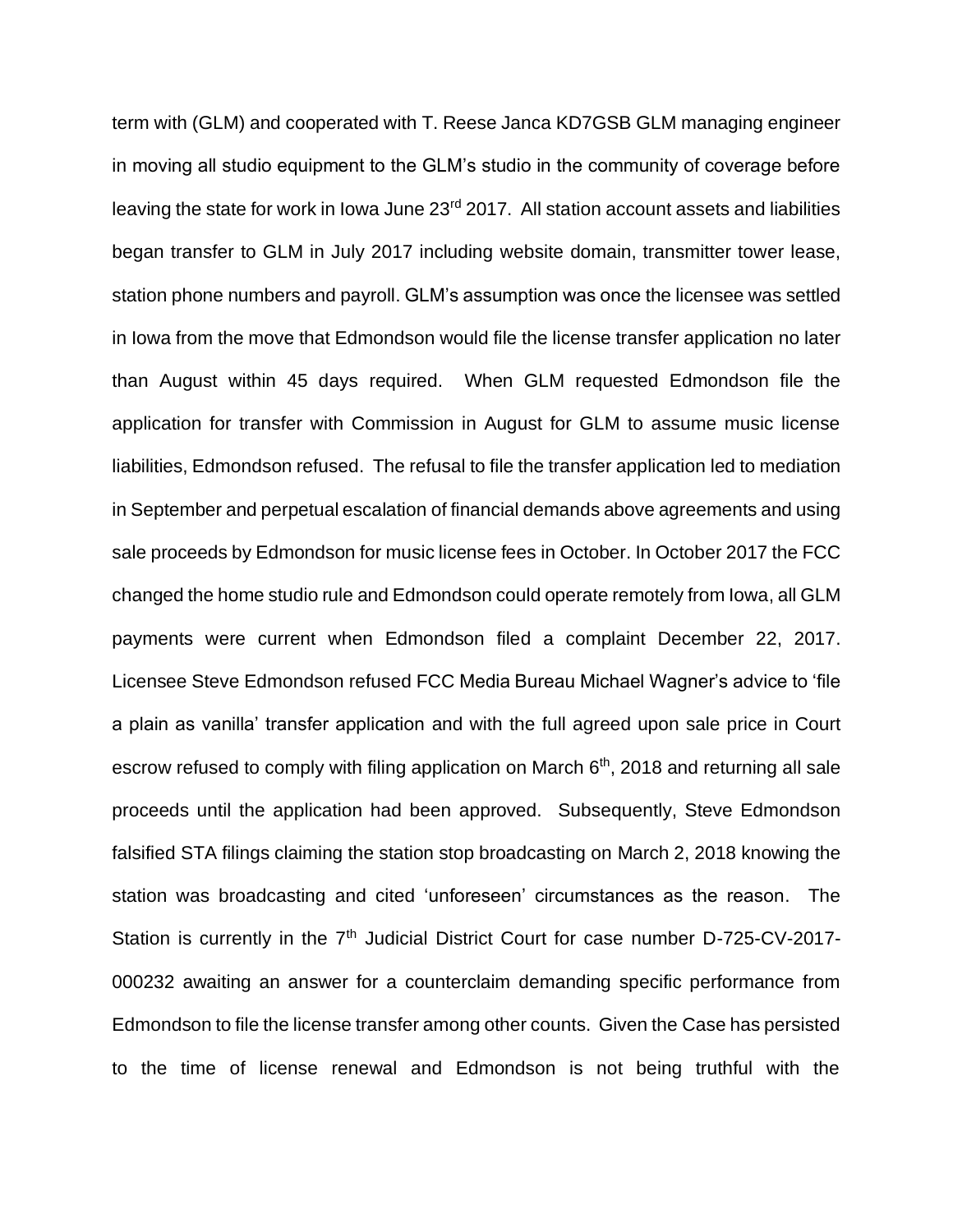Commissioners in all communications, GLM is filing a petition to deny the license based on unauthorized transfer of control and falsifying official communication with the Commission.

GLM perceives the initial assumptions about the lawful license transfer to Steve Edmondson in 2014 and being an individual knowledgeable and compliant in broadcast regulations having 3 years of operational experience were misleading and false. Researching non-disclosed reasons for Steve Edmondson's refusal to comply with regulations and have the purchase agreement reviewed by the Commission, GLM began researching the email communications and records received with the transferred control of the station and the FCC public records in August 2017. It became suspicious when learning of Bill Pace's studio lease in 2012, death in January 2013 and Tamara Pace's signature ending the Time Brokerage Agreement in 2014 but not on the 314-filing signed by Edmondson in January 2014. Tamara Pace introduced herself to GLM at a KYRN live remote broadcast December  $4<sup>th</sup>$  217 and through ensuing conversations and text revealed she didn't know Sovereign City Radio Services had transferred the license to Edmondson. Exhibits produced by Edmondson in preparation for trial in July 2019, revealed that the purchase agreement between Edmondson and Pace did not include the KYRN operational license; an unlawful transfer.

Socorro Community Radio LLC. was formed within the New Mexico Secretary of State by William H. Pace K5MXQ and began broadcasting locally in the City of Socorro in September 2012. The untimely and sudden death of William H. Pace on January 27, 2013 left full 100% membership in Socorro Community Radio LLC to his newlywed widow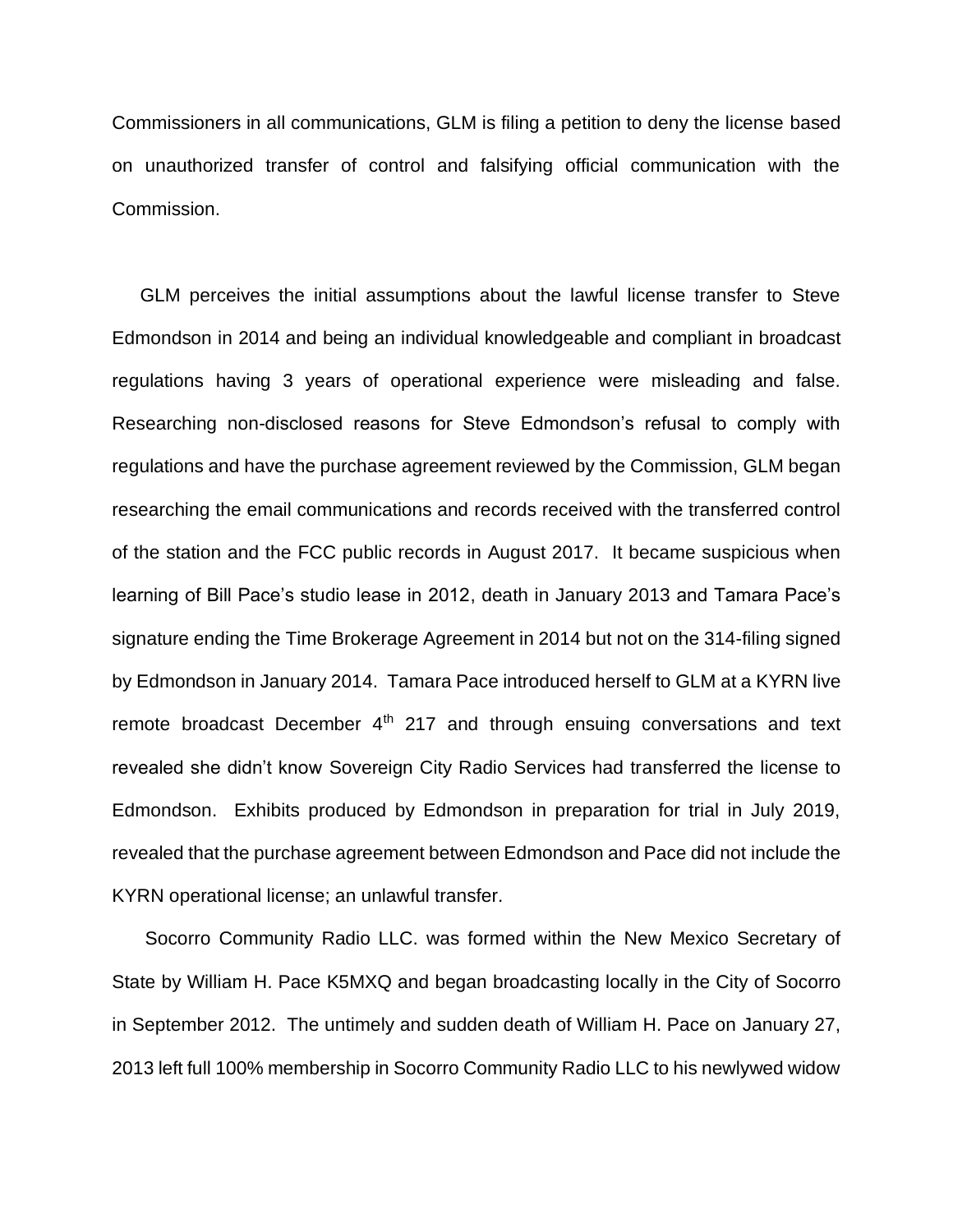retired Albuquerque school teacher Tamara Pace. Tamara Pace with no broadcast radio experience continued to operate KYRN from Albuquerque under the Time Brokerage Agreement with **Sovereign City Radio Services LLC**., at a cost of \$2000 a month. A **47 CFR § 73.3541** - Application for involuntary assignment of license or transfer of control was not filed within 30 days of January 27, 2013, a requirement not known to Tamara Pace and one which local technical advisor did not advise her. Steve Edmondson was hired locally to Socorro to help generate local sales and help the radio station improve profitability on October 1<sup>st</sup> 2013. Tamara Pace entered a purchase agreement with Steve Edmondson for Socorro Community Radio LLC 100% membership on December 31, 2013 changing the controlling interest in the KYRN license without seeking the Commission's approval under a voluntary transfer 315 form. Edmondson assumes the license as an individual sole proprietor for the Socorro Community Radio LLC. 100% licensure when Sovereign City Radio Services submits the voluntary transfer 314 form. Edmondson retains William H. Pace's FRN for Socorro Community Radio LLC. The Public and Commission assume Steve Edmondson is the lawful transferee of KYRN with the consummation of the transfer.

 Edmondson pays Pace 3% of the net station profits over 3 years for a total of \$1500. Edmondson with no technical background operating five-year-old equipment procured and commissioned by William Pace begins to experience more frequent equipment failures in 2016 and 2017. A transmitter failure in March 2017 not discovered by Edmondson for over 3 days is reported to him by James Stewart of Pace Audio in Albuquerque who built the station and with remote access checks operation on occasion but is not documented on the transmitter site or studio as the station's 'chief engineer'.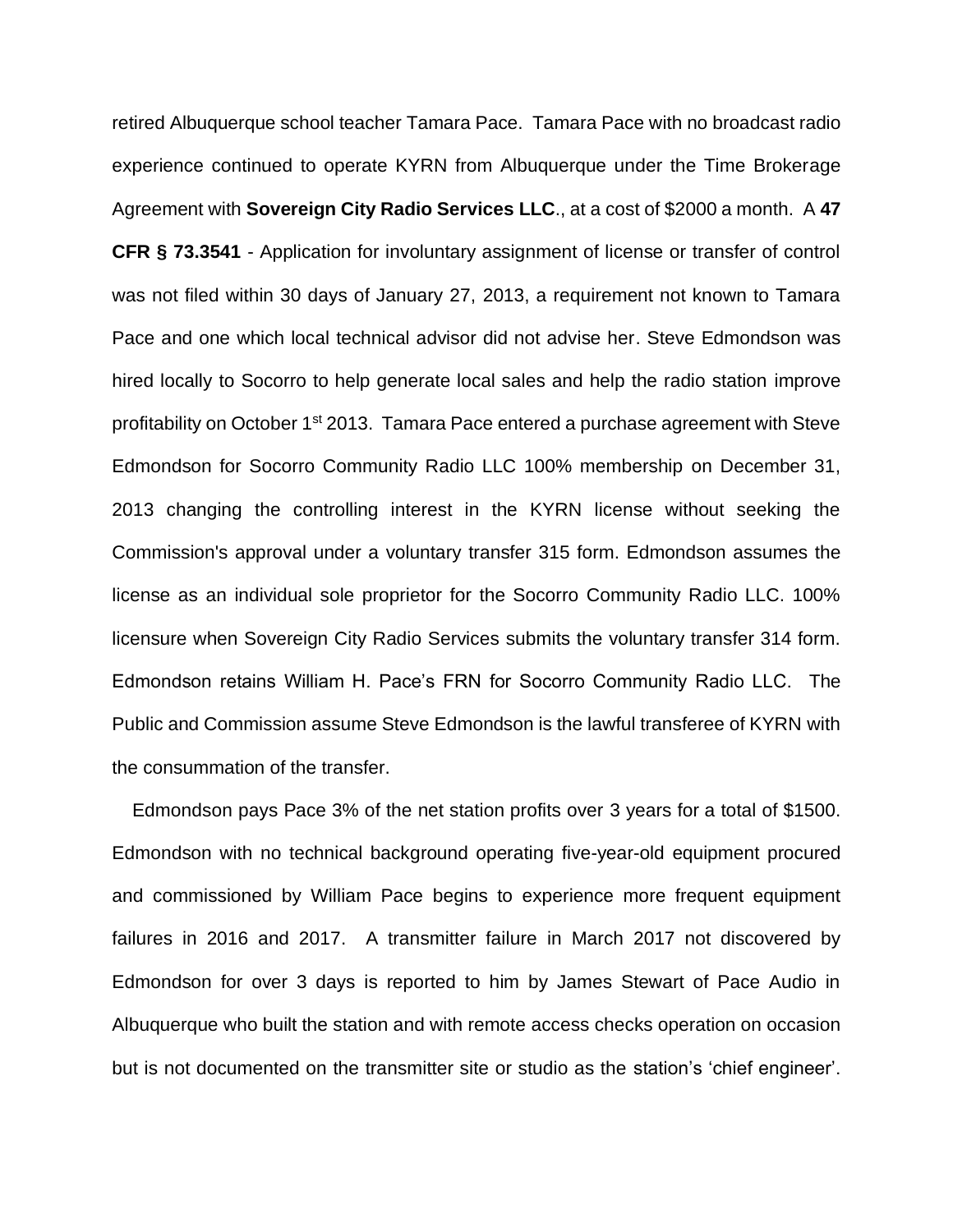Edmondson decides to accept a job with Emmaus Bible College as a full-time athletic director on April 21st, 2017, placed the radio station for sale in the Socorro local paper El Defensor Chieftain, which is publicly published April 27, 2017, after accepting the job in Dubuque Iowa which begins July 10th, 2017.

**Green Lion Media LLC.(GLM)**, T. Reese Janca responds to the public solicitation selling Mine Country 102.1FM in the El Defensor Chieftain. Steve Edmondson gives a \$40,000 price if paid in full in 1-year for the station which GLM. Edmondson refuses \$40,000 on March  $6<sup>th</sup>$  2018 with the station broadcasting demanding \$5000 above the asking price or threatening to take the station off-air. The station was taken off-air on March 24<sup>th</sup> 2018 with a falsified STA filed by Edmondson on the 21<sup>st</sup> of March 2018. The station is currently in a lawsuit over breach of contract and refusal to transfer the license as required by regulation and contract. Public trust and faith in the station and service to the community has been harmed.

#### <span id="page-7-0"></span>**Argument the initial 2014 consummated license transfer of the KYRN was indirect unlawful transfer through dubious means which should not be renewed.**

KYRN was unlawfully transferred to Steve Edmondson in January 2014 by the William H. Pace heir Tamara Pace sole member of Socorro Community Radio LLC., who failed to notify the FCC when William H. Pace (Bill Pace) died suddenly on January 27, 2013. SOVEREIGN CITY RADIO SERVICES, LLC contacted Steve Edmondson in December of 2013 at the local studio number in the City of Socorro to conclude the Time Brokerage Agreement (TBA) and transfer their 30% license interest to Socorro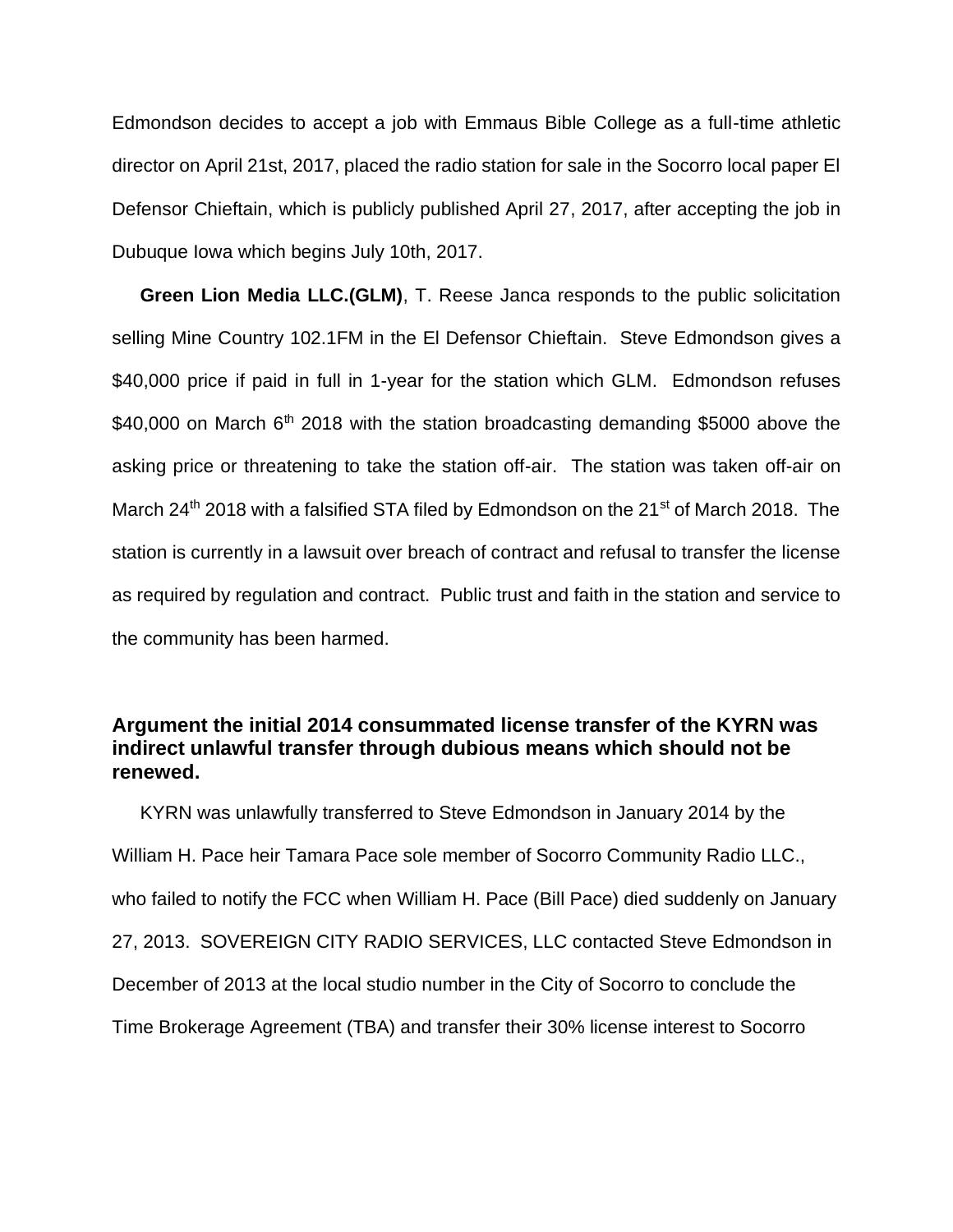Community Radio LLC., Tamara Pace did not reside in the community of coverage and

Edmondson was acting as her station sales agent/manager starting October 1<sup>st</sup> 2013.

"On Oct. 1, Steve began working for Mine Country 102.1, At that time, it was not exactly locally owned, as the owner, Tammy Pace, lived out of the county, and commuted here part of the week to manage the station."<sup>2</sup>

Tamara Pace being the sole member of Socorro Community Radio LLC., heir to

William H. Pace 70% ownership was the required signatory in the publicly filed

documents with the FCC commission which concluded the TBA but she did not file a

Form 315 when transferring ownership of Socorro Community Radio LLC to Steve

Edmondson. Tamara Pace on December 4th, 2017 still perceived the license was held

by Sovereign City Radio Services, LLC., and was unaware the KYRN license was

transferred to Edmondson.

"The license of KYRN 102.1 was transferred to Socorro Community Radio LLC in 2014. Socorro Community Radio LLC is a single member LLC owned by Steve Edmondson."<sup>3</sup>

The December 30<sup>th</sup> 2013 Purchase Agreement between Tamara Pace sole heir of

Socorro Community Radio LLC. and Steve Edmondson filed by Edmondson as an

Exhibit List in State of New Mexico 7<sup>th</sup> Judicial District Court Socorro County Case D-

725-CV-201700232, constitutes a sale of 'the Buyer shall purchase all of the

Membership Interest.", which constitutes 70% ownership in the KYRN license which is

not mentioned or called out in the agreement. The 'full membership' transfer without

Commission approval of the transfer is indirectly an 'unlawful license transfer'.

The remedy requested is to honor the party of interest Green Lion Media LLC., who purchased Socorro Community Radio LLC., with KYRN license on May 8<sup>th</sup> 2017 which

<sup>2</sup> El Defensor Chieftain April 27th 2017 - http://www.dchieftain.com/news/socorro-radio-station-mine-country-forsale/article\_43e5471a-2aa3-11e7- ae09-43efd9df81cO.html

<sup>&</sup>lt;sup>3</sup> Renewal Application File 0000148035 Explanation of Biennial Ownership Report Omission and Late Filing.docx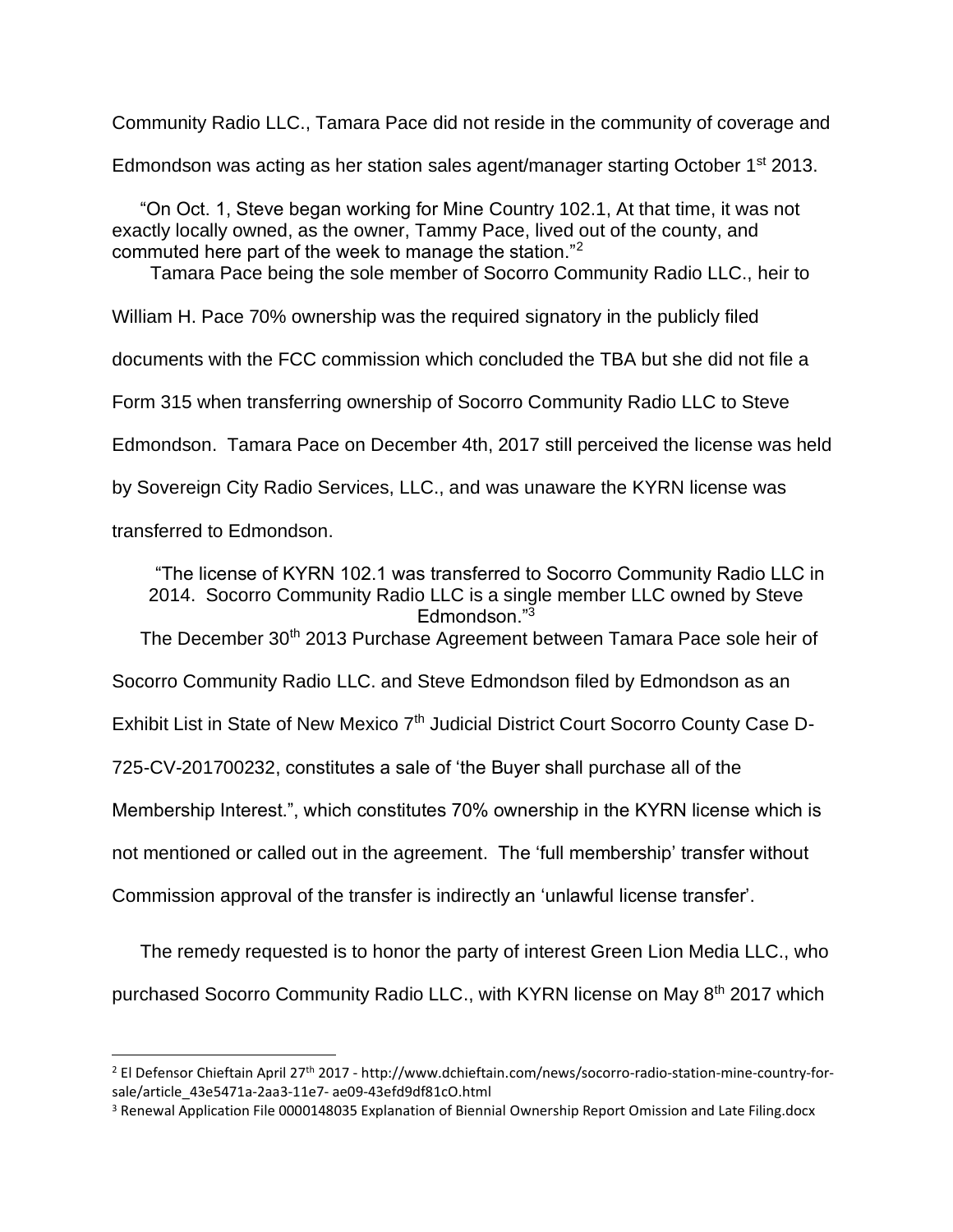relied on the public license information which identified Edmondson as the lawful 100% owner of the KYRN with the capacity and intent to sell Socorro Community Radio LLC., with KYRN FM Broadcast doing business as 'Mine Country 102.1FM'.

#### <span id="page-9-0"></span>**Argument in 2017 Edmondson committed an unauthorized transfer of control when placing the KYRN station for sale, closing the local studio and leaving the community of coverage.**

At the time the station was placed for sale in April 2017, the October  $24<sup>th</sup>$ , 2017, Home Studio elimination rule change had not been enacted. Steve Edmondson began full-time work with Emmaus Bible College on July  $10<sup>th</sup>$  2017 in Dubuque Iowa after entering a contract to sell and finance the station sale over 2 years coming to term in 2019 and transferring physical control and station assets to Green Lion Media LLC. (GLM). GLM assumed all station assets and liabilities in July 2017 including transfer of radio station domain [www.minecountry1021.com](http://www.minecountry1021.com/), phone numbers, mailing addresses and the ability to hire and pay contractors in support of station services. GLM refused to accept programming license fees in August 2017 until Steve Edmondson acknowledged the sale of the station and filed the application for transfer with the Commission. After refusing \$25,000 (62.5%) of the station sale price in September to file the transfer application and using station sale proceeds to pay music license fees, Edmondson refused \$30,000 (75%) total payments in October to file the application of transfer with the Commission. GLM exasperated with trying to get the license to comply with regulations and honor the sale, contacted the Commission after placing the full sale price in Court escrow on February 14<sup>th</sup> 2018 and demanding the licensee file the transfer. Michael Wagner's response filed as an exhibit is when GLM became aware of the full impact of Steve Edmondson's refusal to file the license transfer application.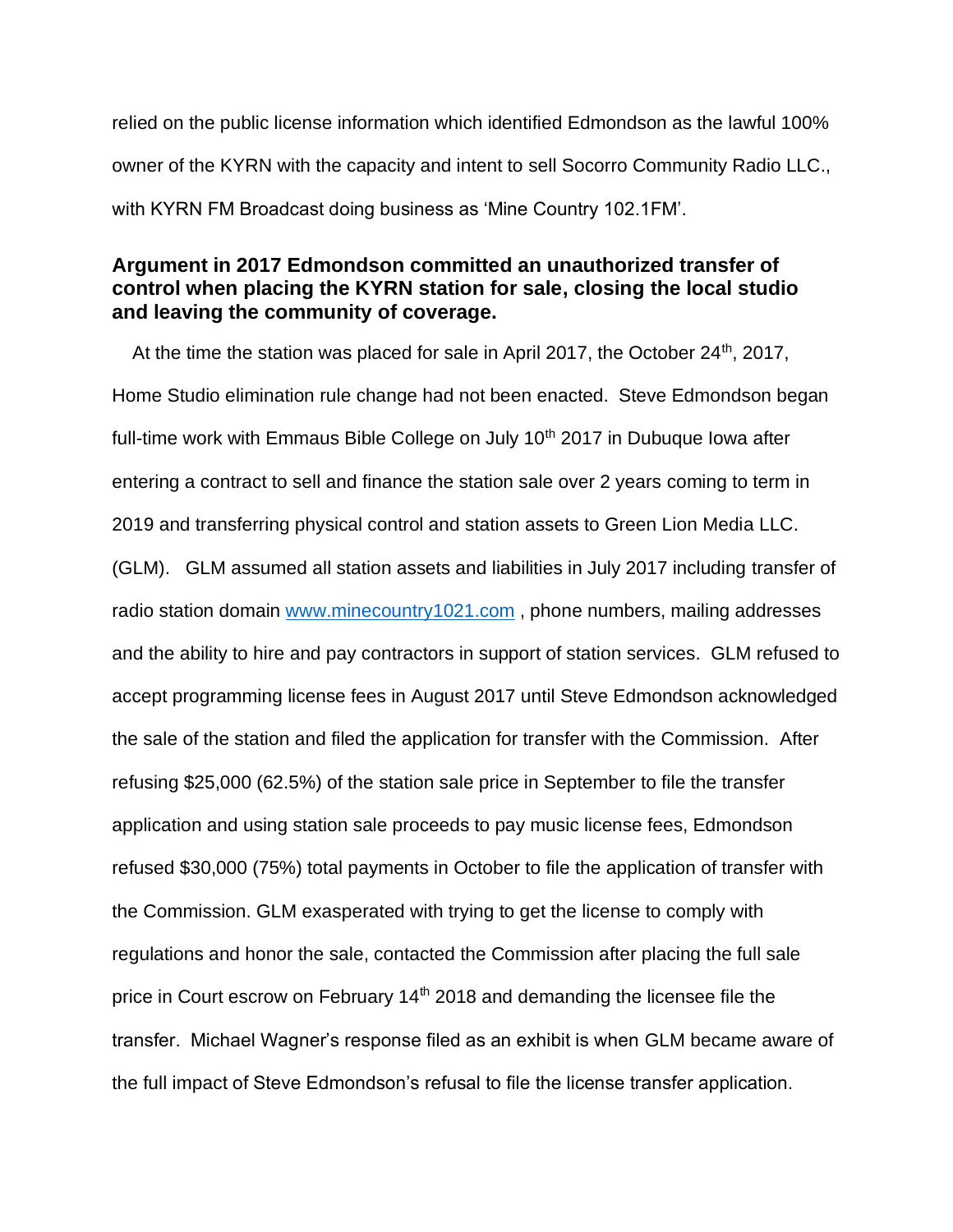#### <span id="page-10-0"></span>**Argument Edmonson's character issues and falsified communications with the Commission should disqualify his license renewal application.**

 Steve Edmondson dba Socorro Community Radio LLC. has violated 47 CFR 1.17 truthful and accurate statements to the Commission. The falsification of communications is documented through public filings with the Commission beginning with the Special Temporary Authority filing filed by Edmondson online March 20<sup>th</sup> 2018 claiming the station '*Date Station has gone / will go silent: 03/03/2018'* knowing the station was still broadcasting and attending a March  $6<sup>th</sup>$  2018 negotiation meeting with GLM to accept full payment and file a 314 application to transfer the station. A court order was not issued against GLM to return equipment to Edmondson as given on August 14<sup>th</sup> 2018 STA. Steve Edmondson has falsified his 'Public Inspection Files' for the 3<sup>rd</sup> and 4<sup>th</sup> quarter of 2017 and 1<sup>st</sup> quarter of 2018 given he was not in New Mexico or operating the station and working full-time at Emmaus Bible College. Edmondson has falsified his renewal application denying that no violations by the licensee have taken place despite communications with former media bureau agent Michael Wagner on February 26<sup>th</sup>

2018.

.

| <b>FCC Violations during the</b><br><b>Preceding License Term</b> | Licensee certifies that, with respect to the station(s) for<br>which renewal is requested, there have been no violations<br>by the licensee of the Communications Act of 1934, as<br>amended, or the rules or regulations of the Commission<br>during the preceding license term. If "No", the licensee must<br>submit an explanatory exhibit providing complete<br>descriptions of all violations. | Yes |
|-------------------------------------------------------------------|-----------------------------------------------------------------------------------------------------------------------------------------------------------------------------------------------------------------------------------------------------------------------------------------------------------------------------------------------------------------------------------------------------|-----|

Steven Edmondson perceives he is not required to communicate honestly with the Commission despite penalties clearly stated upon Commission forms.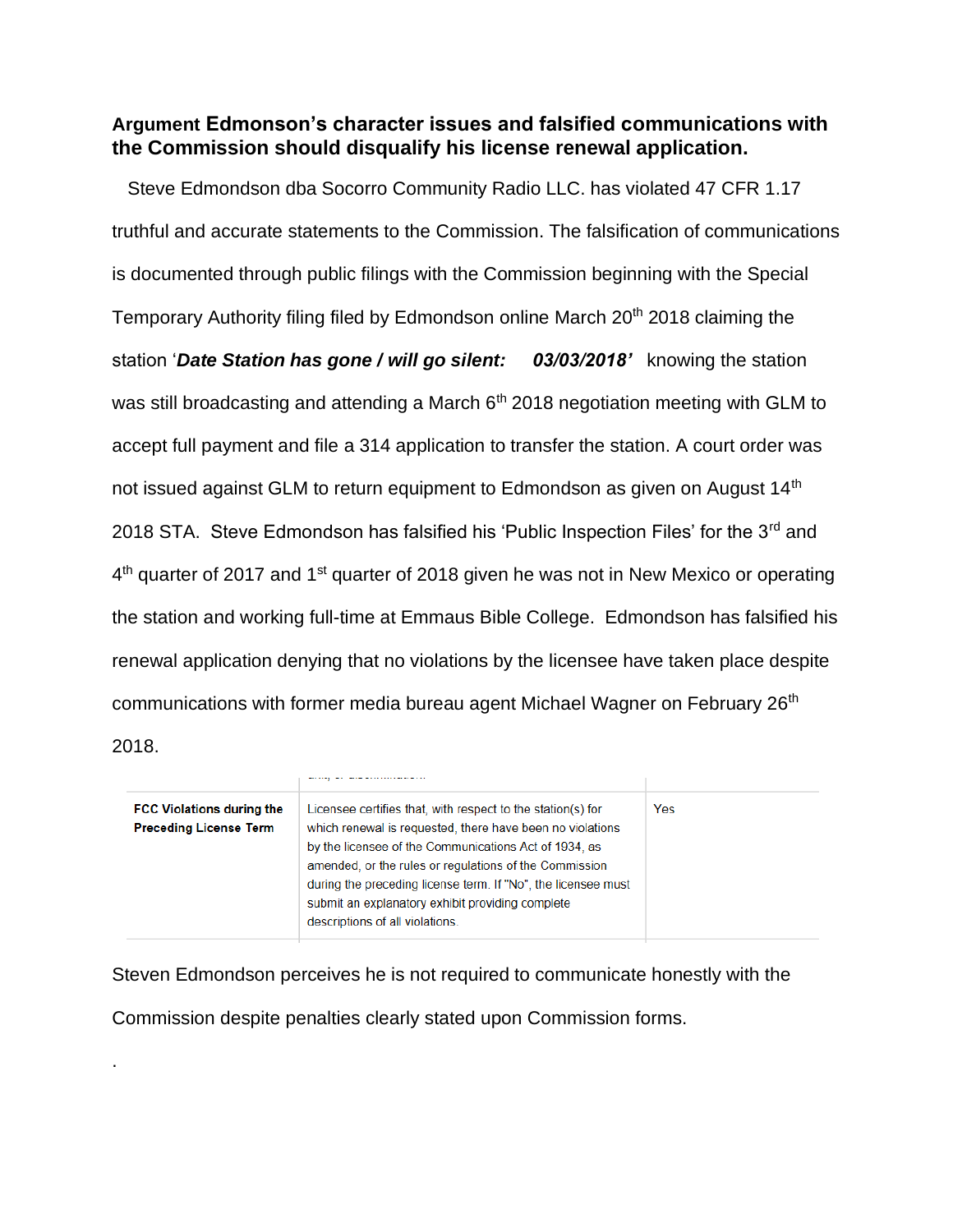#### <span id="page-11-0"></span>**Falsified Attachments to Renewal Application 0000148035**

#### **Dates and Explanation of Suspension of Operations for KYRN 102.1 under STA.docx**

KYRN 102.1 Facility ID 164088 FRN 0022035885 under STA suspended operations on March 19, 2018 and continued that suspension of operation under STA granted by the FCC until March 1, 2019 when operations resumed.

The cause of the suspension of operation was because of unforeseen circumstances a planned changed of ownership failed to materialize and to be in compliance with FCC regulations the station needed to be silenced until proper management and/or new ownership could be established.

Because of changing circumstances the licensee was able to resume operations on March 1, 2019.

#### *Petitioner Statement*

'Because of changing circumstances' -elimination of the home studio rule October 24<sup>th</sup>

2017 post sale and transfer of the station to GLM.

#### **Explanation and Remedy for KYRN OPIF Issues.docx**

The OPIF is as complete as is possible. There are some quarterly reports from the Issues/Programs file that are not as complete as that might be due to files from 2012- 2018 Quarter 1 being lost/destroyed. There is no real way to reconstruct these files except through memory and that leaves much to be desired. The person that was managing the files from July 2017 through March 2018 has either hidden or destroyed these files despite a court order that the files and other properties be returned. There are no files for 2nd Quarter of 2018 through the 4th Quarter of 2018 because the station was silent during that period. Many of the reports were filed late after the resumption of operations in March of 2019. There is no legitimate reason why these were filed late other than ignorance of datelines for these reports.

The Political Advertising reports were not filed in a timely manner due to a failure of the licensee to understand the filing deadlines.

#### *Petitioner Statement*

The licensee was in full time employment with Emmaus Bible College after selling and

transferring the Station in July of 2017. During 3<sup>rd</sup> Quarter and 4<sup>th</sup> Quarter, local

elections did take place and the Petitioner conducted candidate interviews, city council,

mayor and school board forums among other locally focused programs.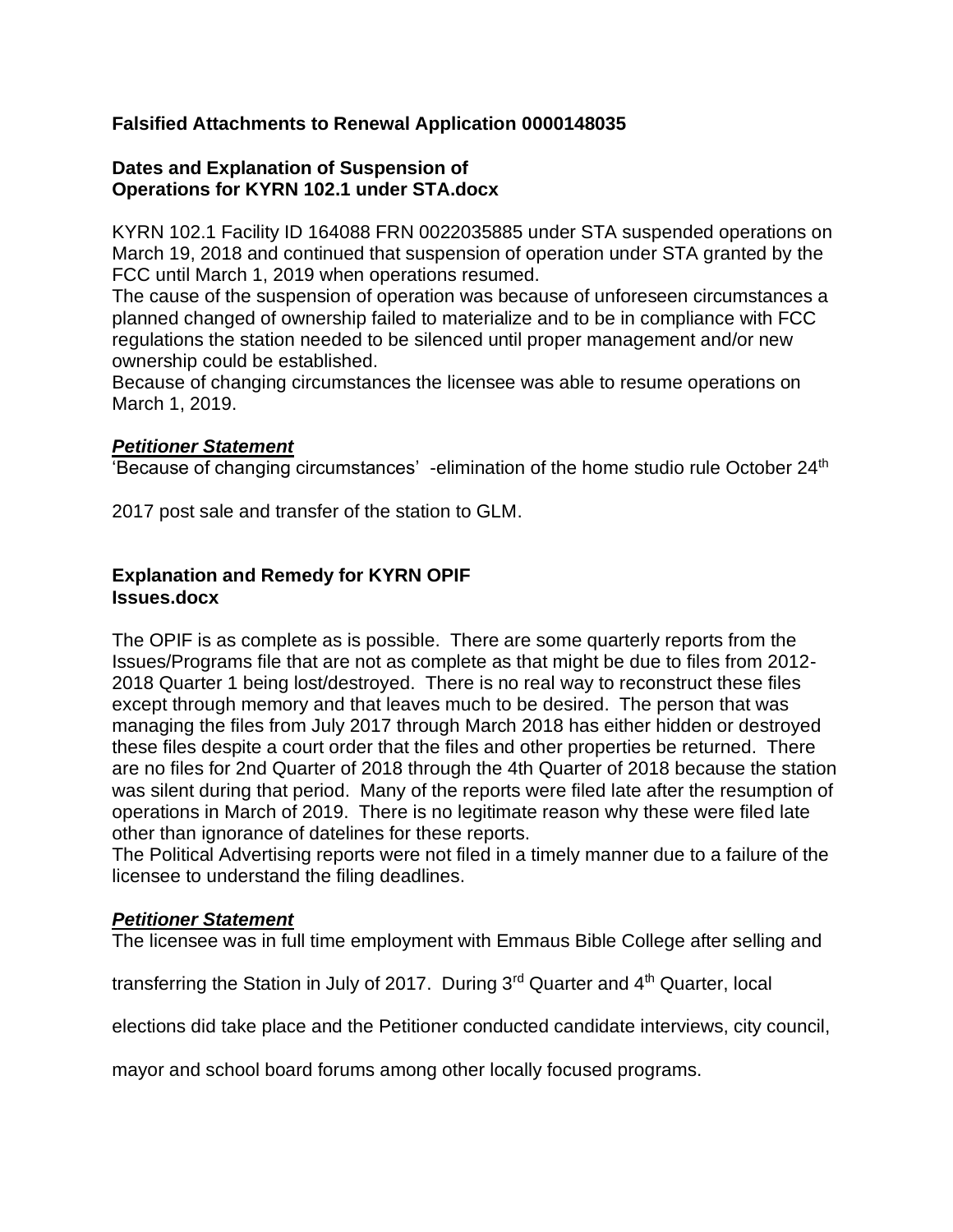#### **Remedy**

The licensee is now more knowledgeable of the report deadlines and the requirements for each Quarterly Issues/Programs report as well as for Political Advertising reports and will strictly abide by the deadlines and requirements. The licensee will gladly follow any direction from the Commission that will help the licensee better understand the guidelines and requirements of these reports. The licensee understands the need for timely and accurate reports and will do everything with his power to make sure all requirements are fulfilled, and deadlines met going forward. As a small market station, the resources of the licensee are limited and prevent the licensee from being able to employ workers that specialize in such compliance issues. For that reason, the licensee request that the commission provide such small market licensees with specific guidance in the form of videos, podcasts, handbooks, etc. that are produced or written in a manner that is accessible to those that are not familiar with the legal jargon that often accompanies such requirements and deadlines. The licensee understands that there have been numerous missed deadlines and omissions and that the commission could well sanction these failures. However, none of these failures were due to attempt to mislead or gain any advantage and the licensee has tried to correct the issues to the extent that they are correctible. The licensee will also take any corrective measures that the Commission requires to make sure that such issues do occur in the future. The licensee is hopeful that the Commission will conclude that corrective, rather than punitive action is the best course in this situation.

#### **Petitioner Statement**

"However, none of these failures were due to attempt to mislead or gain any advantage and the licensee has tried to correct the issues to the extent that they are correctible."

Licensee falsifies information and hopes to take advantage of the elimination of

the home studio rule and not notify the Commission the authentic reason the records

are not available because he left the community of coverage before the elimination of

the home studio rule and had wrongfully assumed transfer of the station in 2014. The

station was operated under a TBA September 2012 to January 2014. On January 27

2013, William H. Pace K5MXQ died who was party to the TBA. Upon his death Tamara

Pace a retired Albuquerque school teacher assumed operation from Albuquerque

without any prior broadcast radio experience or supportive council which is why records

are inferior during this time period.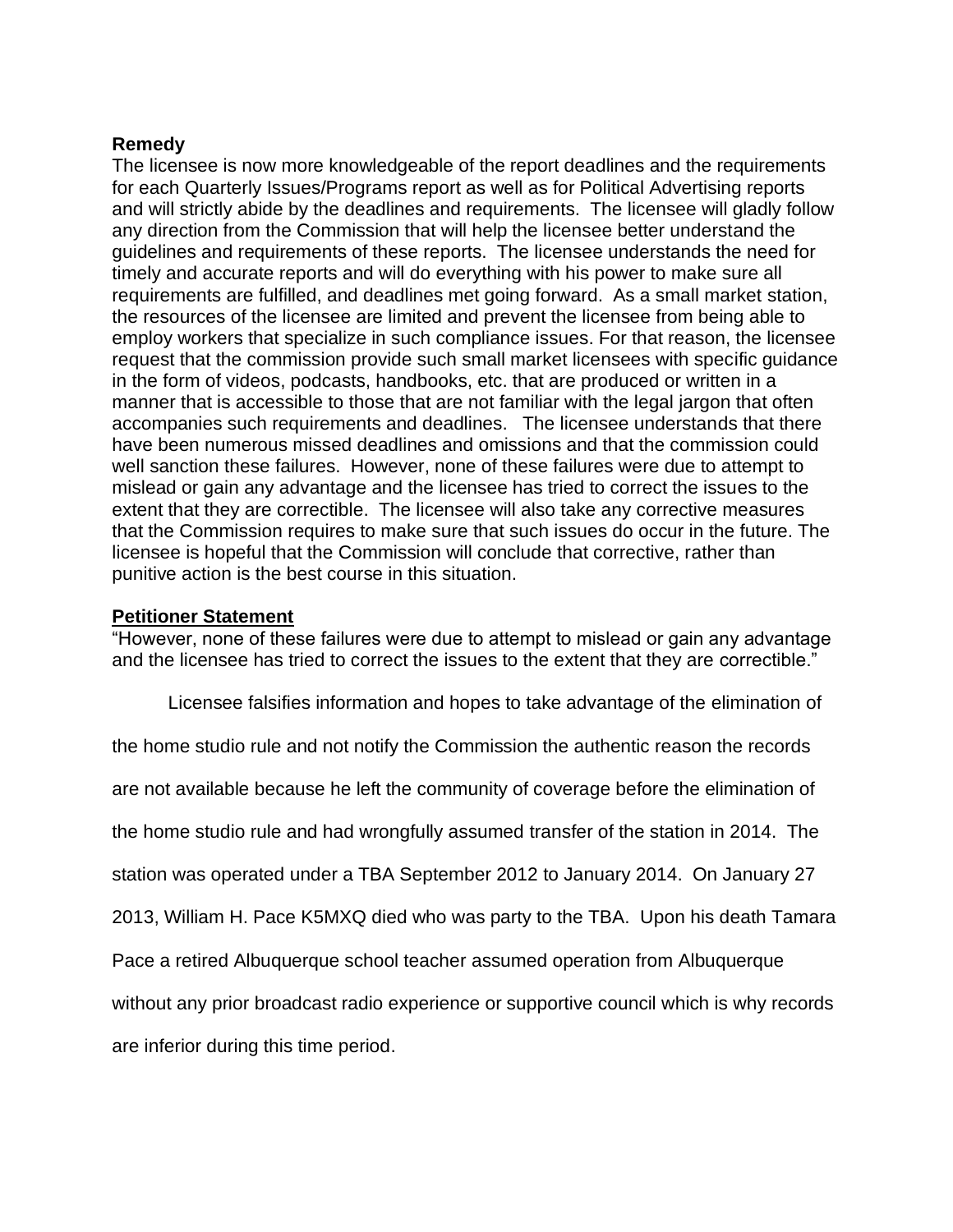#### **Explanation of Biennial Ownership Report Omission and Late Filing.docx**

The license of KYRN 102.1 was transferred to Socorro Community Radio LLC in 2014. Socorro Community Radio LLC is a single member LLC owned by Steve Edmondson. Mr. Edmondson did not have a history in the radio business and the transfer of the license was shepherded through by Sovereign City Radio Services and its legal representative. Following the transfer of the license Mr. Edmondson did not received any education into the various reports and FCC requirements expected of the licensee and Mr. Edmondson did not have legal representation specializing in FCC law. As a result Mr. Edmondson failed to file the required reports in 2015, 2017, and filed the 2019 extremely late. There was no notification of these failures to the licensee. Fortunately, there were no changes in the ownership over that period. Of course, ignorance of the law is not an acceptable excuse for the failure to file the documents in a timely manner.

#### **Remedy**

The licensee will set a calendar of required actions and filings required by FCC regulation and law. The licensee will gladly follow any guidance provided by the Commission to make sure that such omissions and tardiness of filings never happens again.

#### *Petitioner Statement*

"Fortunately, there were no changes in the ownership over that period"

Edmondson continues in each statement to falsify information and

communication with the Commission. Edmondson dba 'Socorro Community Radio

LLC., is in New Mexico's  $7<sup>th</sup>$  Judicial District having filed a complaint on December 22<sup>nd</sup>

2017 for 'money due and repossession' claiming a breach of contract by the Defendant

for the sale and transfer of KRYN as publicly listed for sale on April  $27<sup>th</sup>$  2017 despite

GLM being ready, willing and able to conclude the sale upon filing the application of the

transfer and its consummation by the Commission.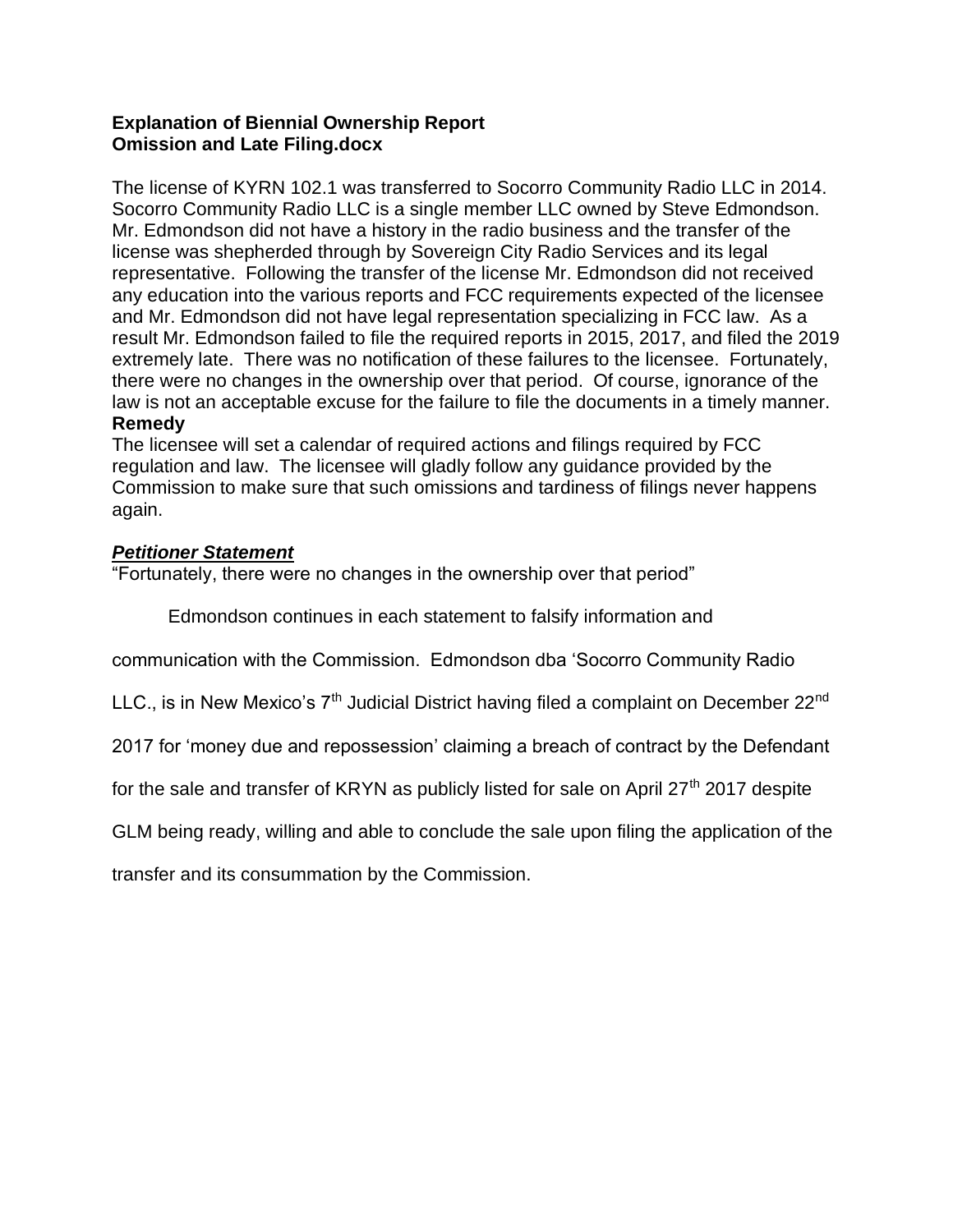## **Conclusion**

<span id="page-14-0"></span> The only remedy which upholds the Communications Act is forfeiture of the license renewal to the part of interest represented as the petitioner GLM through an involuntary transfer of control. At every opportunity for the licensee to communicate honestly with the Commission who is governing a public asset represented by broadcast license channel intended to serve the public, Steve Edmondson has chosen with intention to falsify documents and statements with the Commission. Commission by evidence presented herein and within public information files submitted by Edmondson expect any change in character that has been consistently deceptive and false. GLM has been harmed assuming the transfer between Sovereign City Radio Services LLC and Socorro Community Radio LLC in January 2014 and consummated by the Commission was legitimate. Petitioner GLM who entered a contractual relationship with Steve Edmondson to purchase Socorro Community Radio LLC., doing business as Socorro Community Radio LLC., with KYRN broadcast license operated the station from July 1, 2017, through March 23<sup>rd</sup>, 2018. GLM which has an extensive counterclaim against Steve Edmondson dba Socorro Community Radio LLC., is asking for specific performance to transfer the license as recommended by former Media Bureau Chief Michael Wagner yet with COVID and a small rural district court a local legal remedy has not been speedily forthcoming and the public welfare and interest including tourism and business promotion have been damaged.

The remedy request for an involuntary transfer of the license to GLM is in the best interest of the community in the area of coverage where petitioner's local studio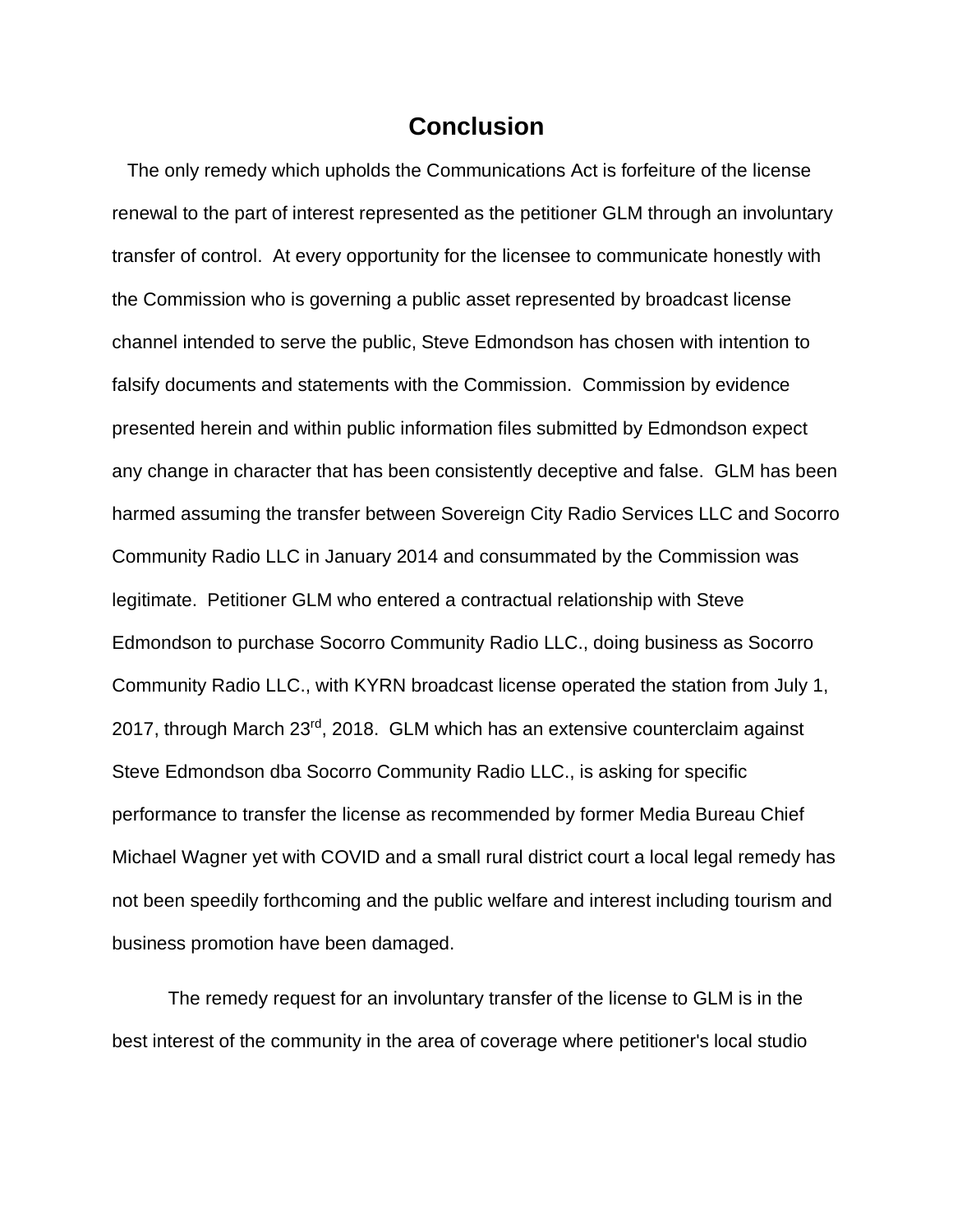continues to operate online providing local news, events, entertainment and live event coverage relevant reaching an audience over 3000 online.

WHEREFORE, for the above stated reasons, the Commission should deny the

Application, or refer the matter for a hearing pursuant to Section 310(d).

Respectfully submitted,

/s Tom R. Janca

Green Lion Media LLC. Tom Reese Janca KD7GSB Executive Engineer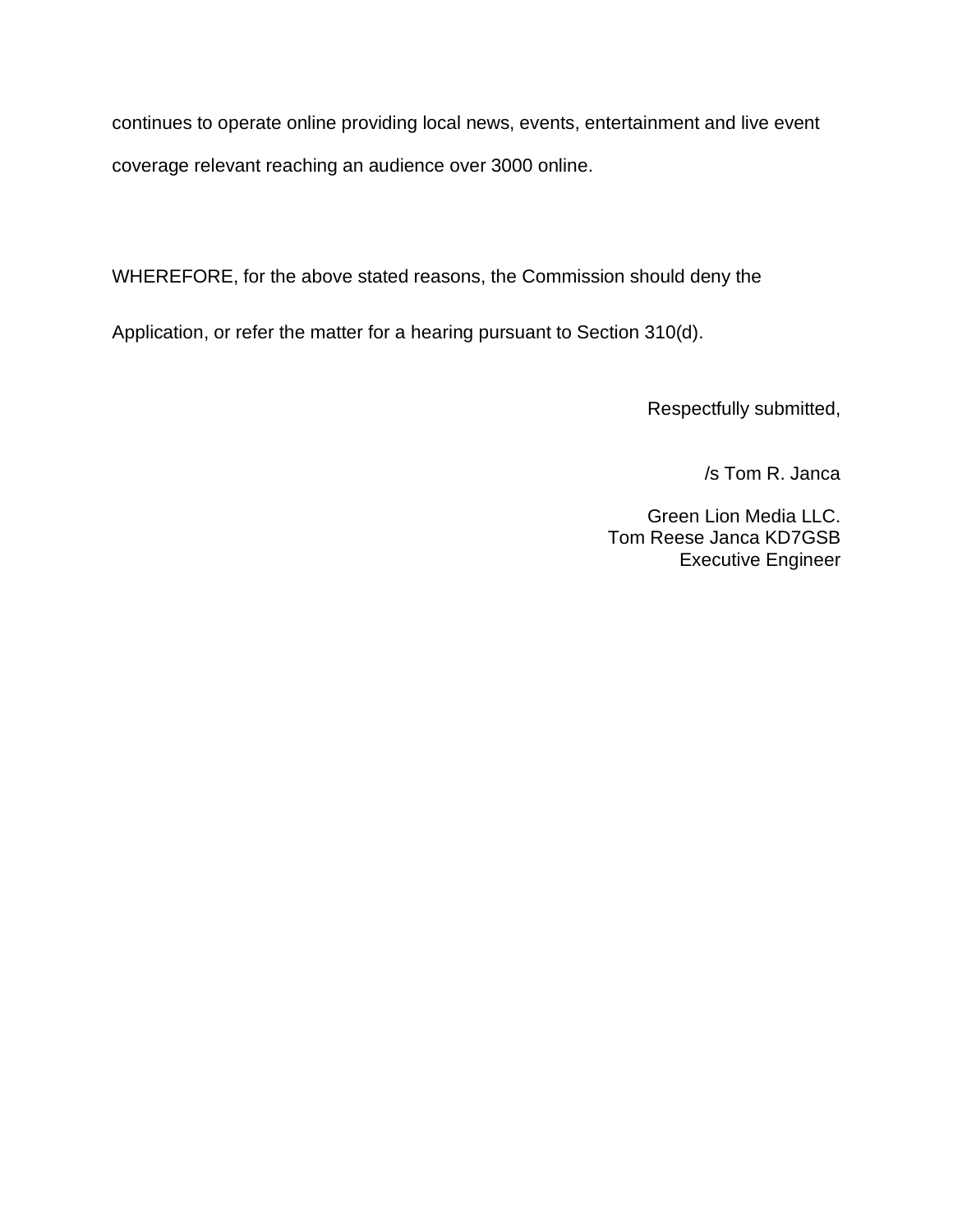# **Exhibits**

- 1) Notice of Sale in El Defensor Chieftain –Exhibit1NoticeofSale\_ElDefensorChieftain
- 2) KYRN Sales Agreement May 8<sup>th</sup> -KYRNFinalPublicSaleDoc112017
- 3) Station Sale Finance Agreement –FinanceAgreement61617
- 4) Main Studio Agreement initiated by Bill Pace –MainStudio82812
- 5) FCC response to trasfer assistance -22719FCC